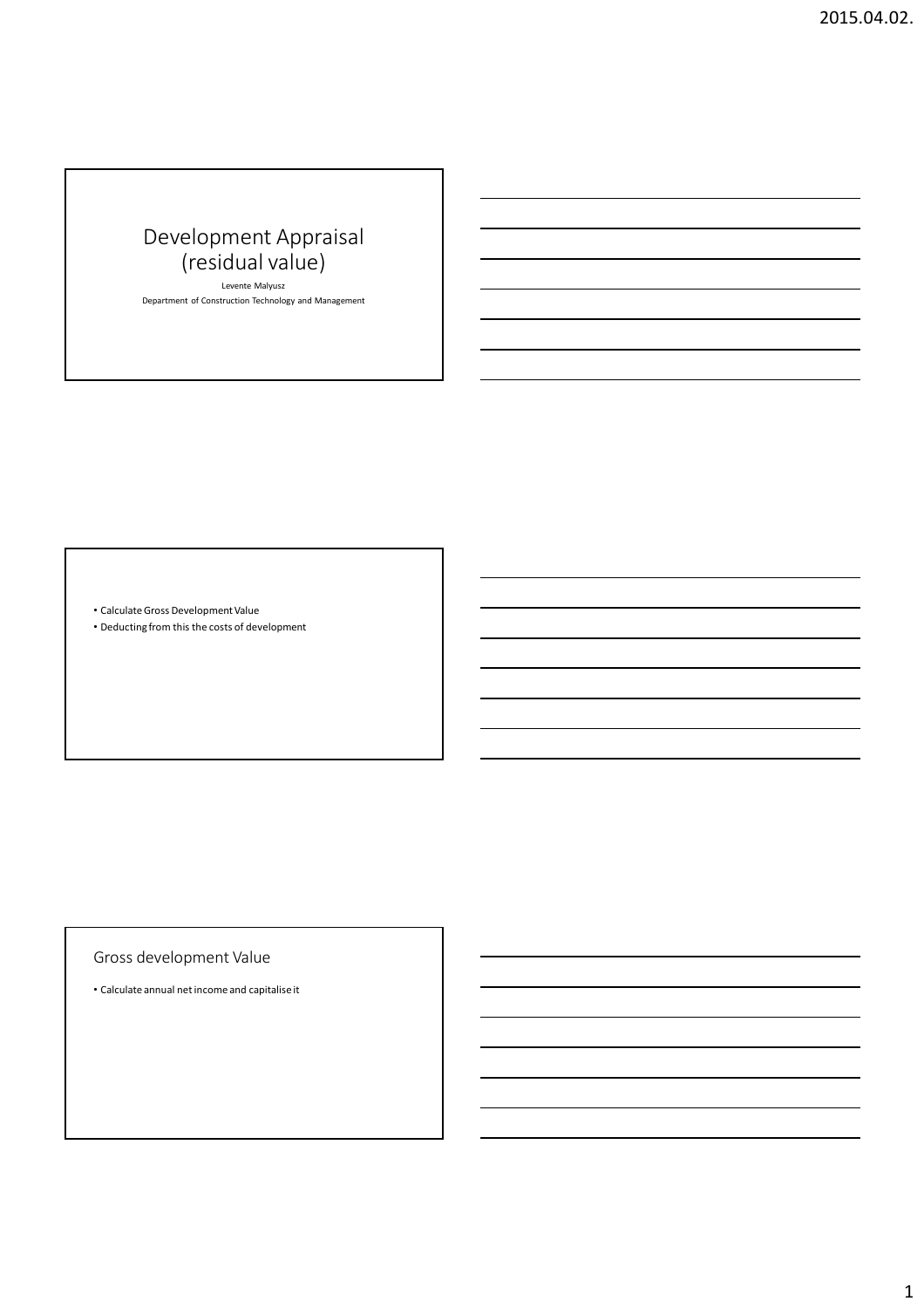# The costs of development

- (1) Demolition and site clearance
- (2) Construction costs
- $\cdot$  (3) Contingencies 10-15% of (1) and (2)
- (4) Professional fees 10% of (1) and (2) and (3)
- (5) Finance costs 3% of GDV
- (6) Developers' profit 10% to 20%

#### Example, input data

- 1000m2 retail accomodation
- shop rentals 28800 Ft/m2 annum (8 euro monthly) 1 floor
- office rentals 28800 Ft/m2 annum (8 euro monthly) 2 floors

• MARR is 8%

#### Construction cost,

- Net useable floor are is gross area reduced by 10%
- Shops 900m2
- Offices 1000m2-15% 850m2 net x2 floor= 1700 m2
- Building cost
- Shops 180 000 Ft per m2 gross
- Offices 180 000 Ft per m2 gross
- Developers profit is 10%
- Financing is 6% per annum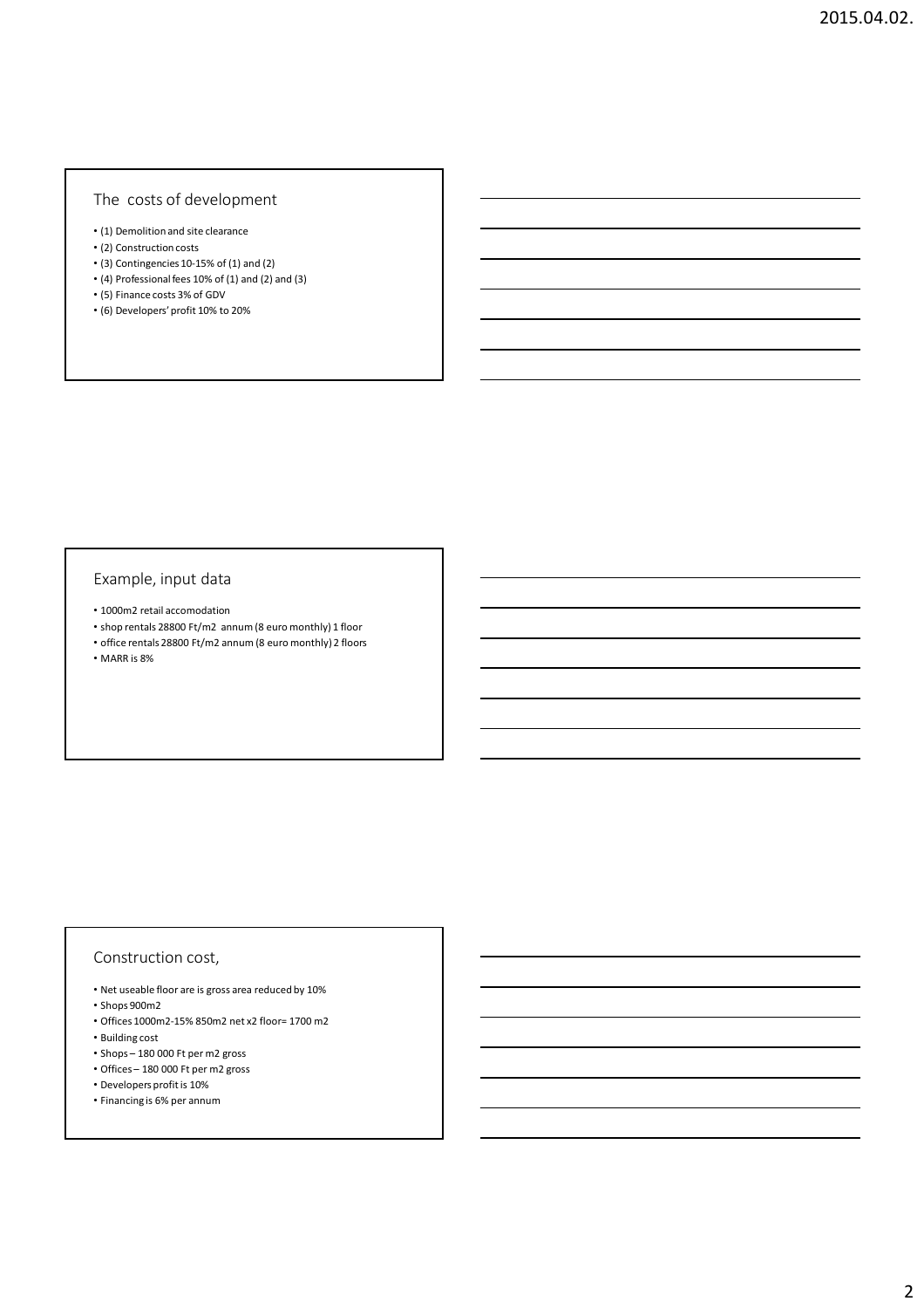#### Valuation

- Shop 900m2 net x 28800 Ft = 25 920 000
- Offices 1700m2 net x 28800Ft = 48 960 000 • 74 880 000
- 
- MARR is 8%
- GDV is 936 000 000

#### Less costs

- Construction cost
- 3000m2 x 180 000 Ft /m2 = 540 000 000
- Contingencies 10% of 540 000 000 that is 54 000 000
- Professional fees 10% of 540+54=594 million that is 59,4 million
- Financing ½ cost of the 594+59,4=653,4 million at 6% for 2 years
- 653,4/2\*(0,06+0,06)= 39 204 000
- Surveyors and legal fees 3% of GDV = 28 080 000
- Developers' profit 10% of GDV = 93 600 000

- Total cost 814 284 000
- Residue is 121 680 000
- This reside covers the Land Value, Acquisition Cost (surveyors and legal fees 4%) financing for 2 years at 6%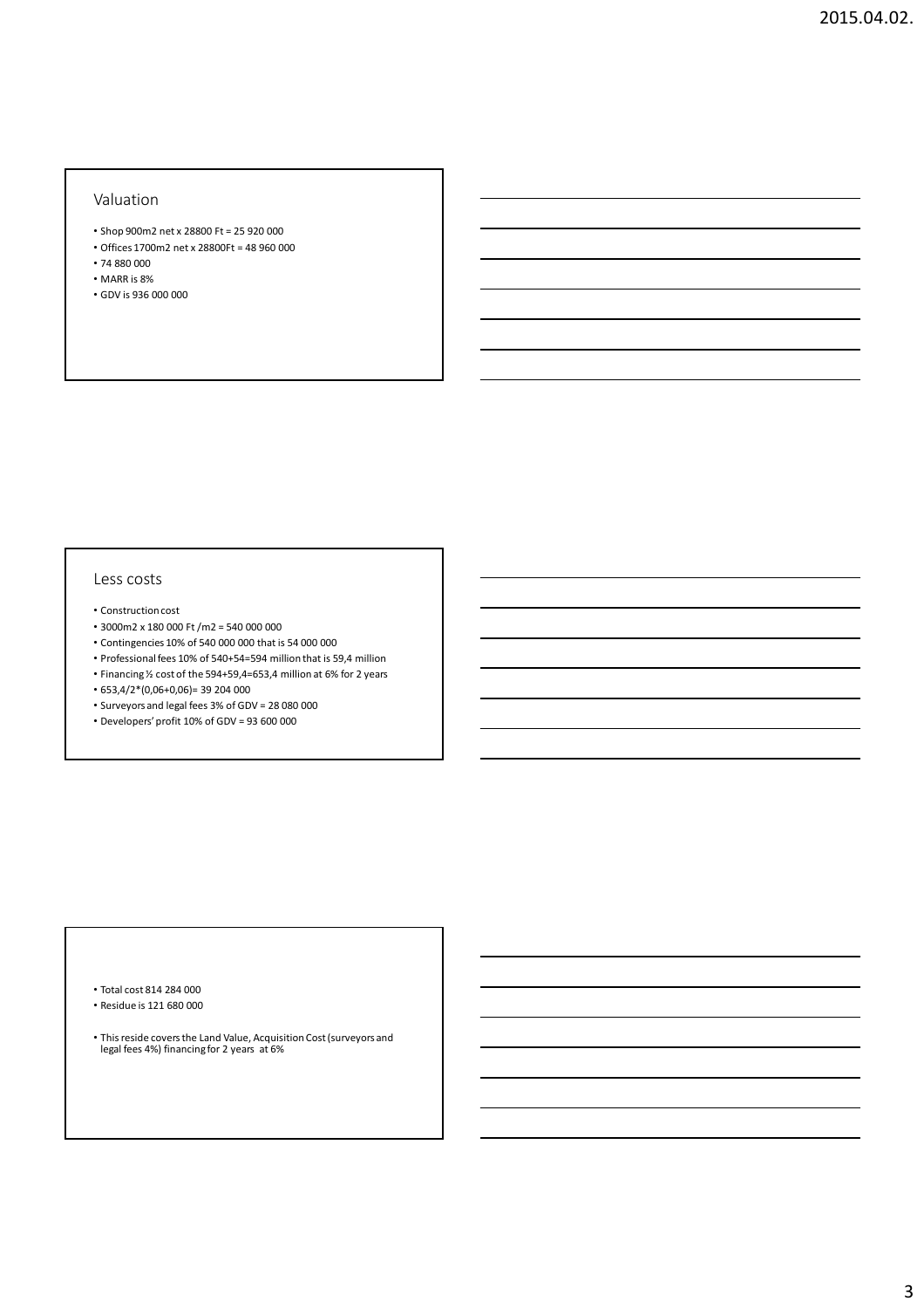## Land Value

- Land value is x
- Acquisition costs =0,04x
- Finanncing on land value and acquisition costs
- $1,04x$  (0,06 + 0,06) = 0,1248x
- Total is 1,04x+0,1248x = 1,1648x
- $1,1648x = 121680000$
- X= 104 495 192
- This technique gives a maximum bid for a developer to buy freehold on the basis of earning profit of 104 495 192 Ft.

#### Homework

- Find a real estate project
- Supply / demand analysis
- Make a list of all positive and negative impacts of the project
- Transform the impacts to money
- Contsruct a cash flow
- Calculate ENPV, ERR

#### Examples of social external benefits

- advantages in terms of reduction of risk of accidents in a congested area;
- savings in transport time in an interconnected network; increase of life expectancy from better health facilities or from reduction
- of pollutants.

Examples of social external costs

- 
- loss of agricultural product because of different use of land; additional net costs for local authorities to connect a new plant to existing transport infrastructure;
- increase in sewage costs.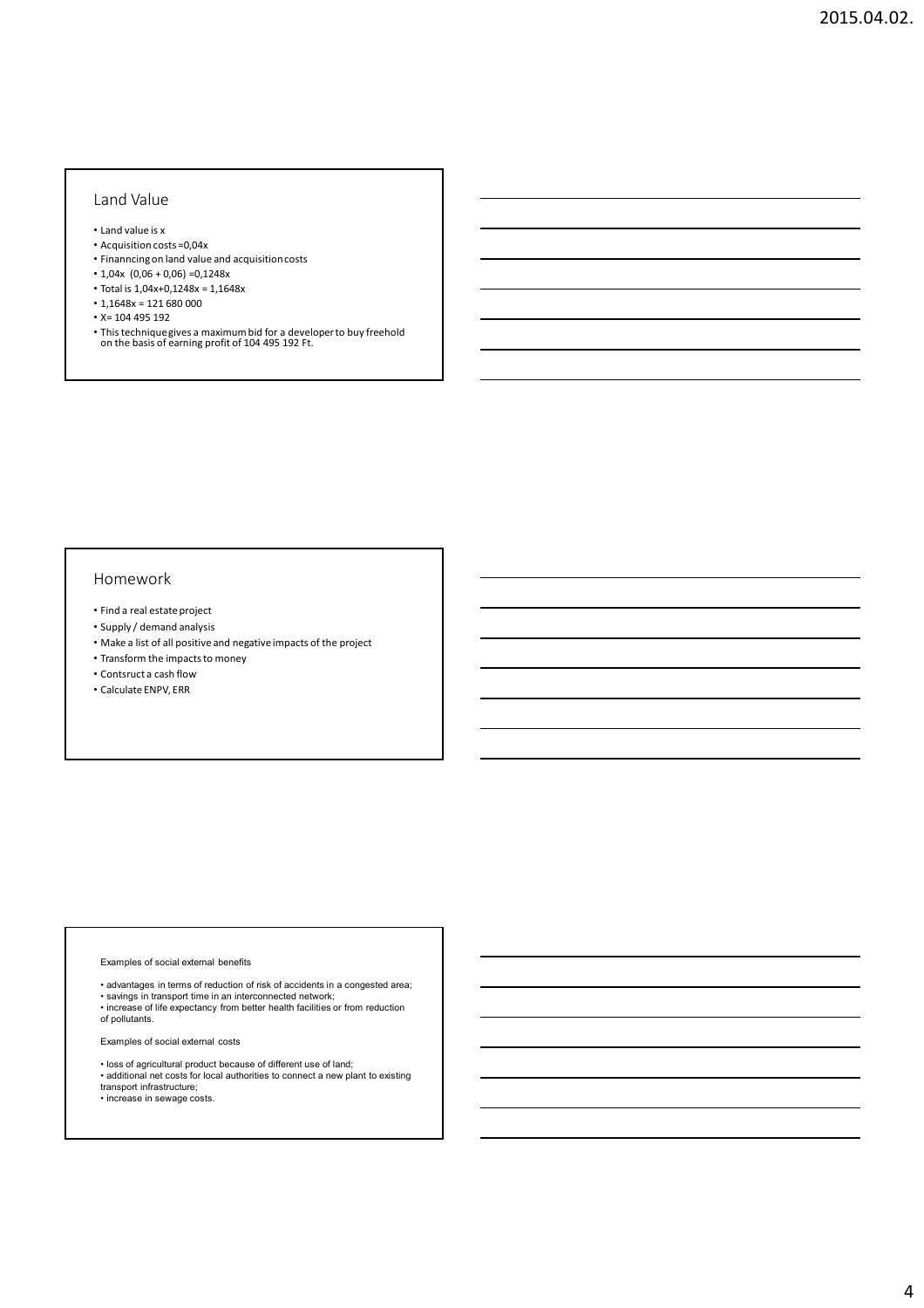#### Financial analysis

• The purpose of the financial analysis is to use the project's cash flow forecasts (financial inflows and outflows from the aspect of the owner of the project) in order to calculate suitable return rates, specifically the financial internal rate of return (FRR) and the corresponding financial net present value (FNPV).

#### Economic analysis (in homework)

• The economic analysis appraises the project contribution to the economic welfare of the region or country. It is made on behalf of the whole society (region or country) instead of just the owner of the infrastructure li

# Museums and archeological park/ financial analysis

- Financial inflows: admission fees (which cover only a fraction of the real costs),
- sales of collateral services and related commercial activities.
- Financial costs: personnel and maintenance (which may be predominant in the medium-long term).
- Time horizon: 15-20 years.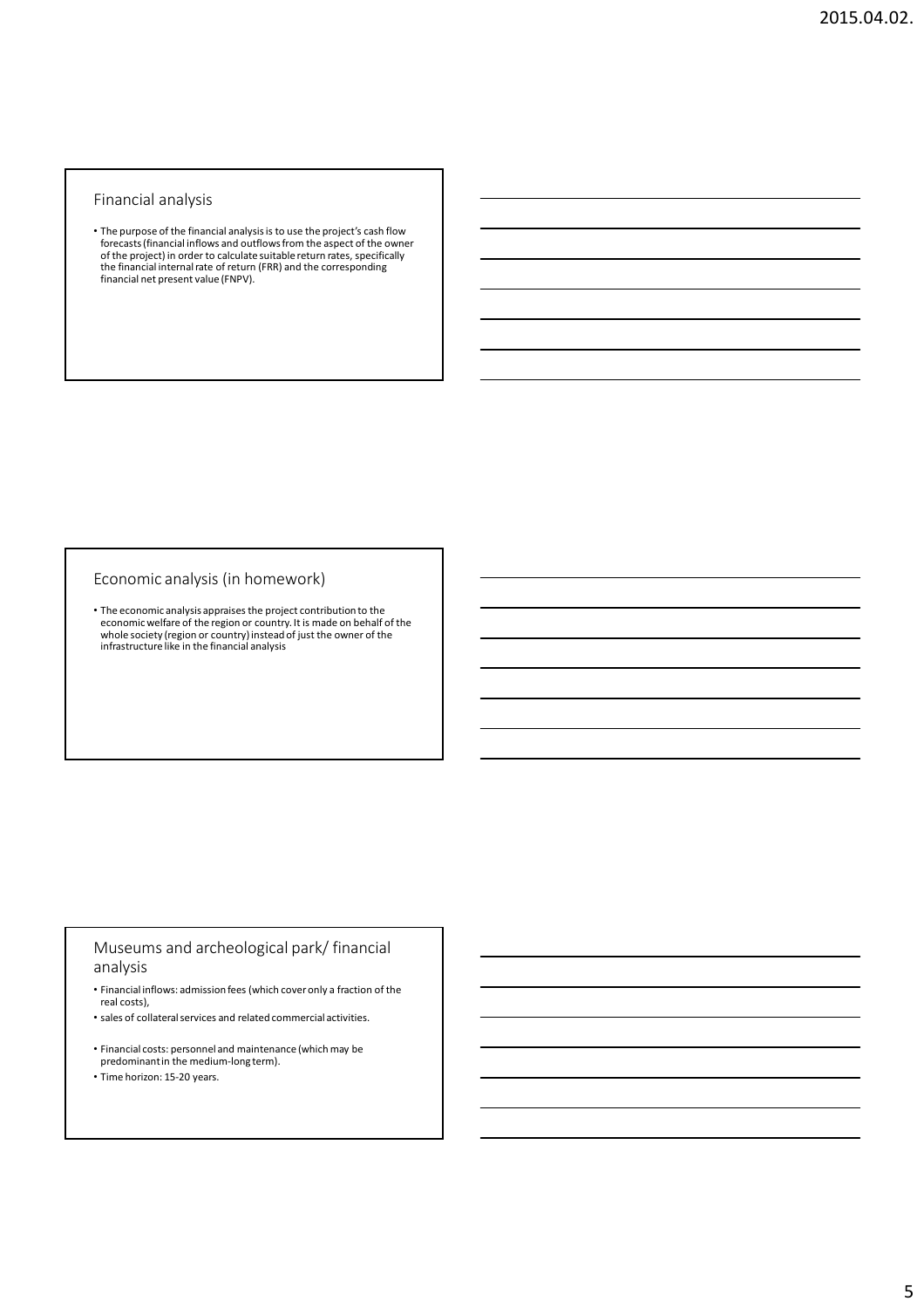Museums and archeological park/ Economic analysis

• Externalities

- loss of land and other raw materials, possible mobility or construction congestion brought about by the installation of the infrastructure and so on.
- Increases in incomes in the tourism sector (increased flow and longer average length of stay) induced
- additional increase in income due to other possible induced activities (commercial activities, restaurants, recreational activities, etc.)

#### Hospitals/ Financial analysis

- Financial inflows: fees for hospital admission (e.g. the number of days the patientspends in hospital), diagnosis and treatment which are paid separately and additional services (single rooms, etc.).
- Financial costs: personnel, medicinesand materials, out-sourced medical services necessary to run the structure.
- Time horizon: at least 20 years.

#### Hospital/Economic analysis 1.

• the key benefits are:

• the future saving in health costs, directly proportional to the decrease in the number of people affected and/or the lesser degree of gravity of the illness due to the implementation of the project (reduced outpatient and home assistance costs for those who avoided catching the illness, lower hospital and convalescence costs for those who have been treated more effectively);

• the avoided loss in production, due to the lower number of working days lost by the patient and his family